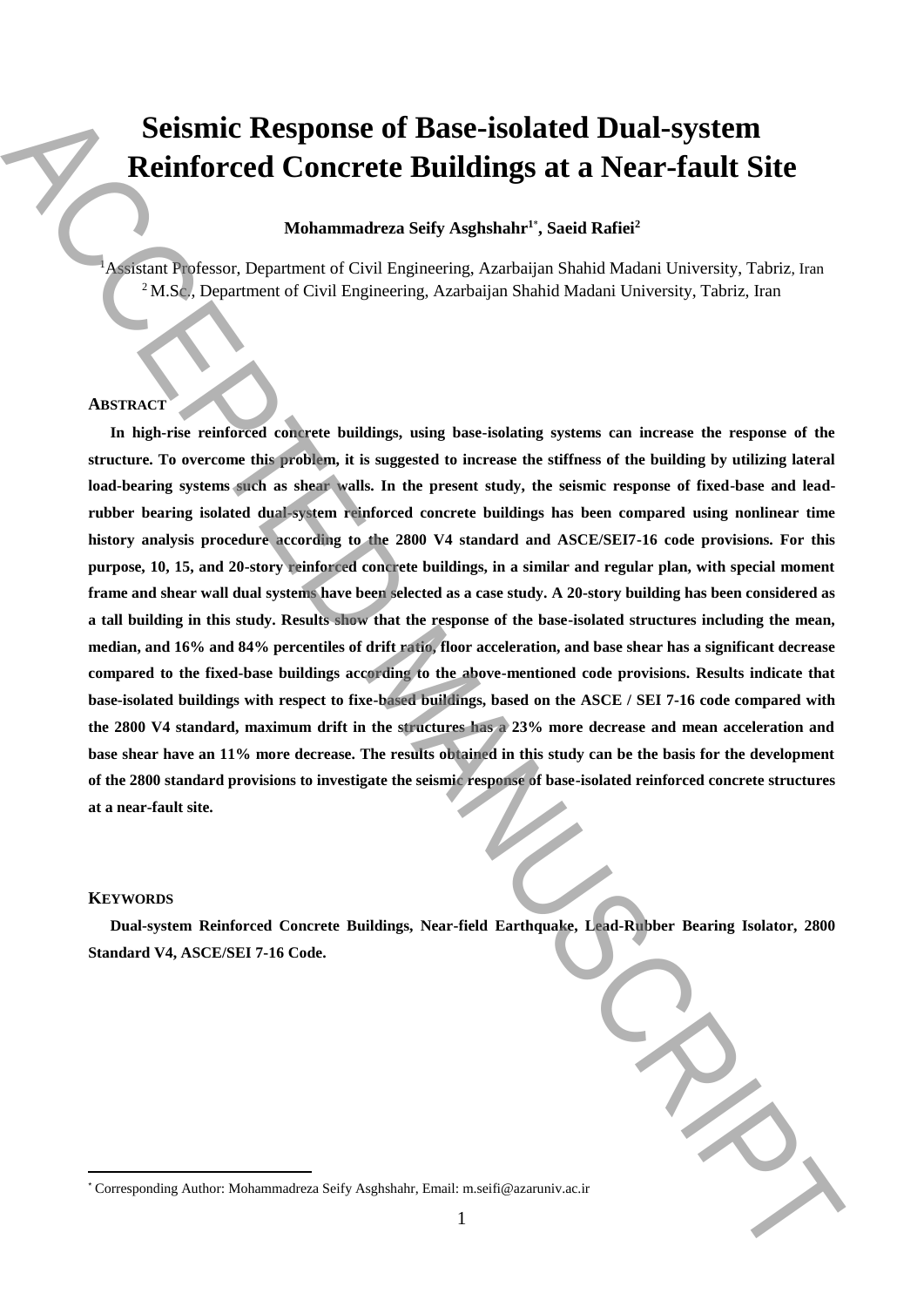## **1. Introduction**

Base isolation can be used effectively to reduce the story drift and acceleration in structures [1]. Recently, lead rubber isolators have been utilized in different kinds of structures [2]. Results of the previous studies show that base isolated structures have a longer period compared with fixed base one, and base shear in base isolated structures decreases significantly [3]. Near field ground motions with long period velocity pulses have a significant effect on the seismic performance of the base isolated structures [4]. These kinds of ground motions cause higher demands on the isolation system and superstructure [5]. Effects of isolation stiffness and pulse period of near field ground motions on the seismic response of base isolated buildings have been investigated [6]. In high-rise buildings, using baseisolating systems can increase the response of the structure. Base isolation for long period high rise buildings can be effective when a period of structure in the range of 2 to 2.5 sec. Furthermore, the obtained results indicate that when the period of base isolated building is longer than 3 to 4 sec, mean displacement demand on the superstructure under the near field ground motions can be increased significantly, although superstructure force can be decreased [7]. To overcome this problem, it is suggested to increase the stiffness of the high rise building by utilizing lateral load-bearing systems such as shear walls [8]. **20 story building** the model of the story building in the contrast of the story building in the story building in the story building in the story building in the story building in the story building in the story building

In the present study, the seismic response of fixedbase and lead-rubber bearing isolated dual-system reinforced concrete (RC) buildings has been compared. To this end, 10, 15, and 20-story RC buildings, in a similar and regular plan, with special moment frame and shear wall dual systems have been selected as a case study. A 20-story building has been considered as a tall building in this study. One of the main goals of this study is to evaluate the 2800 V4 standard [9] and ASCE/SEI7-16 code [10] provisions to examine the seismic response of the base isolated RC buildings under the near field earthquake induced ground motions.

#### **2. Methodology**

In this study, 10, 15, and 20-story RC buildings, in a similar and regular plan, with special moment frame and shear wall dual systems have been selected as a case study. The considered buildings have five bays with 5 m width on each side of the plan and the height of stories is 3 m. In this study, lead rubber bearing (LRB) is used to isolate the buildings.

Analysis and design of buildings were conducted according to ACI318-14 [11] utilizing ETABS software. For the nonlinear modeling of beams and columns, the

concentrated fiber plastic hinge model is used, in which Concrete and Kinematic models are utilized to consider the hysteretic behavior of concrete and steel bar, respectively. The Rubber Isolator and Layered Shell models are used to modeling the LRB isolators and shear walls, respectively. To incorporate the geometric nonlinearities, the  $P - \Delta$  effect is considered.

According to ASCE/SEI7-16 code specifications, 11 near field record was selected from PEER database. Focal distance  $R \le 15$  km, moment magnitude  $M \ge 6$ , shear wave velocity  $375 \le V_{s30} \ge 750$  m/s, and strike slip fault are the main criteria that used in the record selection. The selected records have a medium to high frequency content (PGV/PGA) in the range of 5.40- 16.67 Hz. Then, the selected records have been scaled according to the 2800 V4 standard and ASCE/SEI7-16 code specifications. It must be noted that the design based earthquake (DBE) spectrum and maximum credible earthquake (MCE) spectrum are considered as target spectrum for scaling based on 2800 V4 standard and ASCE/SEI7-16 code, respectively. Furthermore, according to ASCE/SEI7-16 code, the scaled records must be rotated in fault normal and fault parallel directions.

## **3. Results**

To monitor the response of structures and compare the obtained results based on the 2800V4 standard and ASCE/SEI7-16 code, story drift, story acceleration and base shear quantities are used. Mean story drift and acceleration for fixed base and base isolated 20 story building according to the 2800V4 standard and ASCE/SEI7-16 code specifications have been shown in Figures 1 and 2, respectively. Results indicate that mean story drift and acceleration based on the ASCE/SEI7-16 is about 100% and 50% higher than the corresponding values based on the 2800V4 standard, respectively.



**Figure 1. Mean story drift for fix based and base isolated**